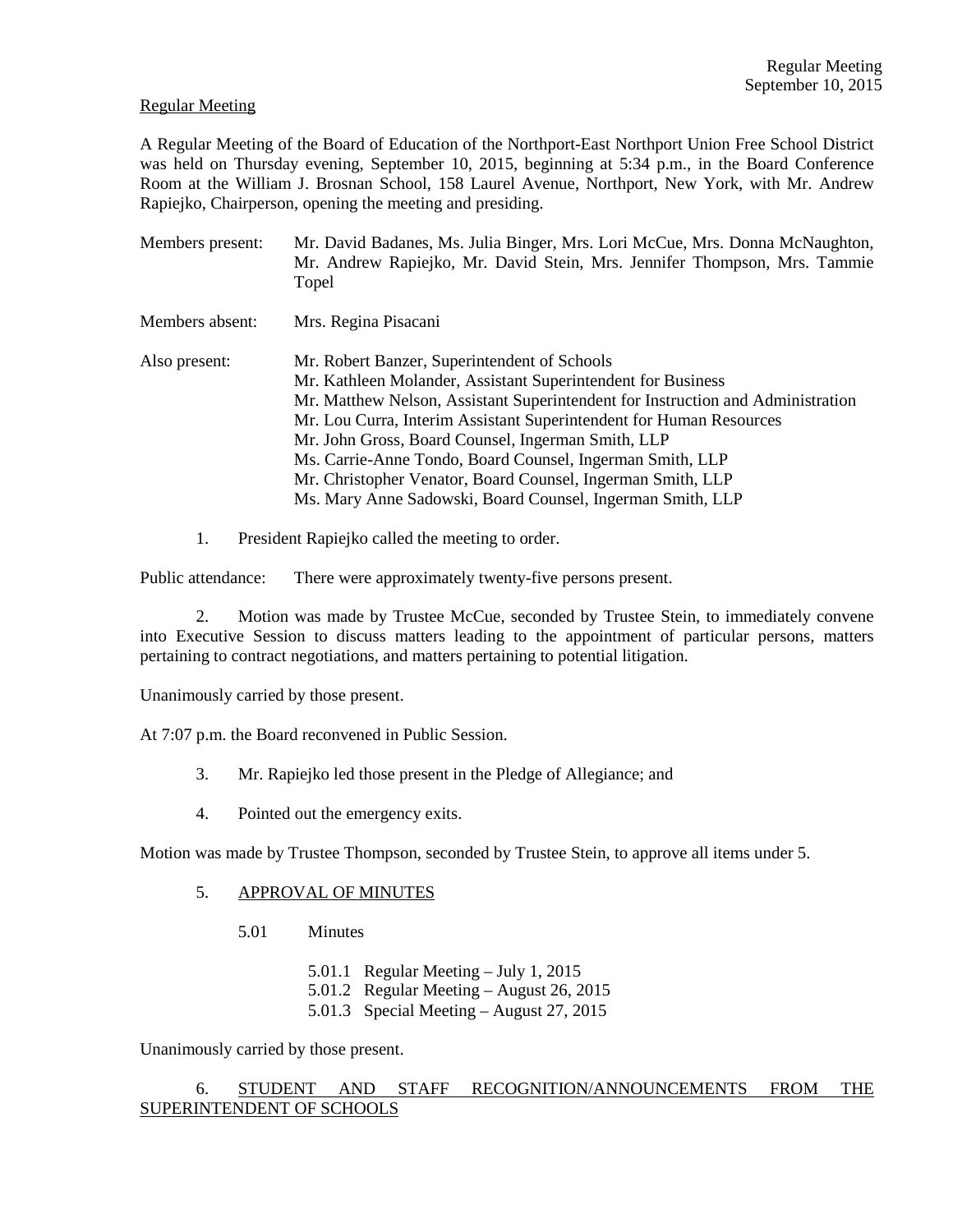6.01 Superintendent Banzer presented Mr. Michael Genovese, Principal Norwood Avenue Elementary School, with a commendation from the New York State Department of Education for Norwood Avenue Elementary school being recognized as a Reward School for the 2015-2016 School Year.

6.02 President Rapiejko reviewed the upcoming meetings of September  $10<sup>th</sup>$ , October 8<sup>th</sup> and October 22<sup>nd</sup>.

Mr. Banzer updated the Board regarding the possible bus strike and thanked the community for being flexible in working with the District. The labor dispute between the two groups puts the District in a very difficult situation. Mr. Banzer stated that he met with administrative counsel and the principals to discuss logistics at each school and Mr. Briggs spoke with local law enforcement to help with traffic flow in the event of a strike. Mr. Banzer stated that first and foremost is the safety of students and staff.

Mr. Banzer stated that the property adjacent to Norwood Avenue Elementary School with regards to the proposed vineyard is still being discussed with the District's attorneys and the property owner's attorneys.

## 7. COMMUNICATIONS

There were no communications to the Board requiring Board action.

# 8. PUBLIC COMMENT/PARTICIPATION

Name Comment

Warner Frey Asked what the Board is going to do to ensure more students take the state tests as Parent mandated by the Department of Education given the high number of opt-outs in the district.

Superintendent Banzer stated that it was implied that State Aid would not be impacted by the number of opt-outs and he noted that the number of District opt-outs doubled from the previous year. Mr. Banzer stated that there is a new State Education Commissioner and a recent newspaper article indicated that the Governor believes the system needs to be changed. There are a number of issues that need to be separated including the common core standards, testing and teacher evaluations. There is a lot of concern over how the tests are being used, how they are being implemented, and the appropriateness of the tests. Mr. Banzer noted that there is a lot of value in assessments in that they can provide programmatic information and what goes on in the classroom. Mr. Banzer stated that a plan is being put together, including information sessions, to inform the community regarding the value of the common core standards, state assessments and teacher evaluations.

Cathy Josephson Asked for an update on the progress or work being done toward an adaptive Parent playground at the schools

Mr. Banzer stated that the plan was to put new swings at Norwood Avenue Elementary School but they were put on hold due to the concerns regarding the proposed vineyard. Mr. Banzer stated that a lot of work has been done with the athletics facilities committee with regards to the wants and needs of the District including physical education, athletics, facilities, and building conditions and they are looking to incorporate playgrounds with adaptive capabilities.

## 9. SPECIAL REPORTS

There were no special reports.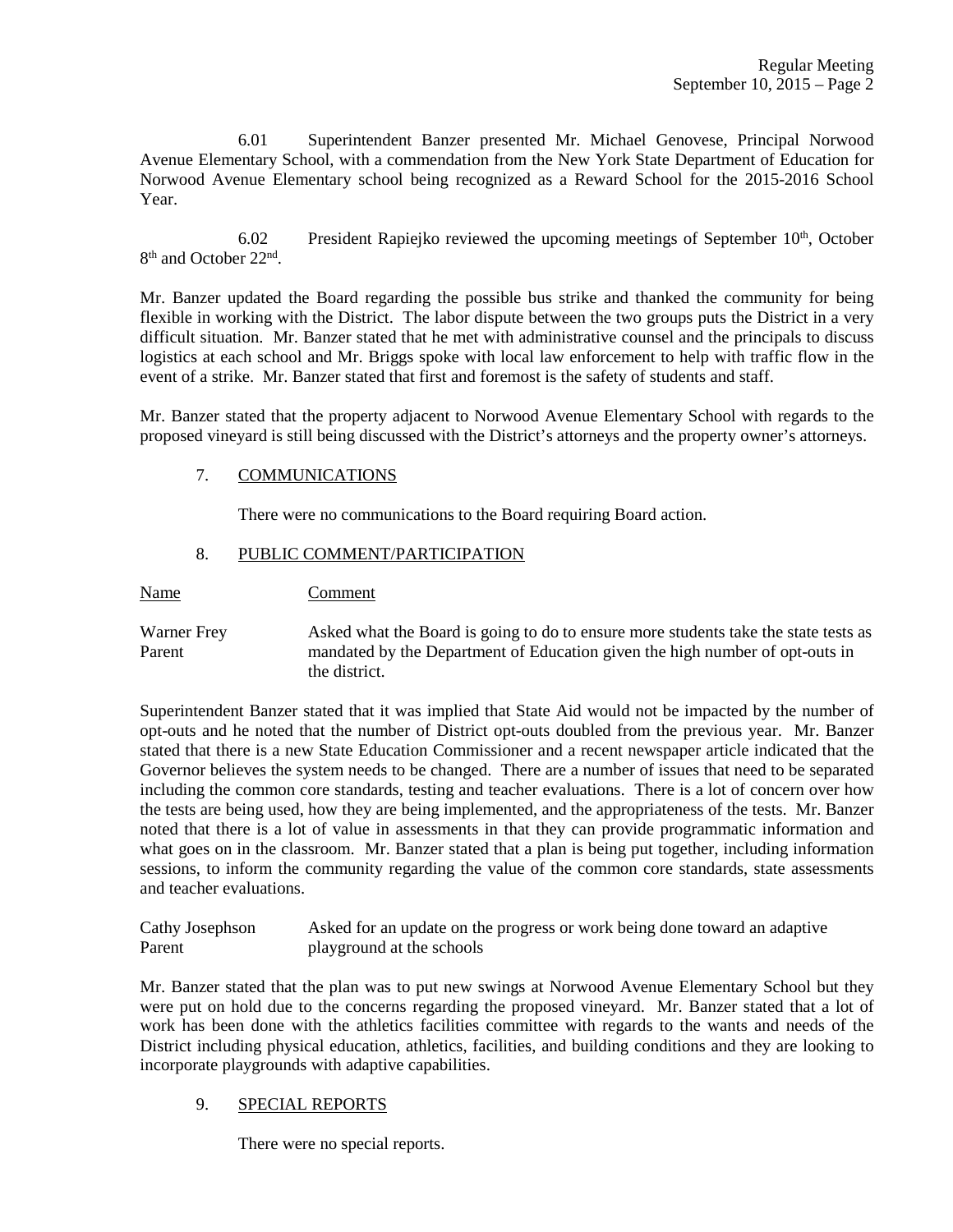## 10. SUPERINTENDENT'S REPORT, GENERAL – FOR BOARD ACTION

Motion was made by Trustee McCue, seconded by Trustee Thompson, to approve item 10.01, including the addendum Personnel Actions Report, and excluding withdrawn item appointment Vidal, A

 10.01 Approving the Personnel Actions Report dated September 10, 2015, attached and made part of the official minutes.

President Rapiejko announced the appointment of Irene McLaughlin as the Assistant Superintendent for Human Resources, and Mr. Sean Hurley as the District Chairperson of Social Studies.

Mr. Banzer stated that the high school principal position has been posted, applications are due by September  $25<sup>th</sup>$ , and that the goal is to have a decision by early November. The process will be to review and screen resumes into early October, pare down the number of applicants, set up committee interviews possibly the third week in October, check references and receive input from the committee.

Vote on Trustee McCue's motion to approve item 10.01, including the addendum Personnel Actions Report, and excluding withdrawn item Appointment Vidal, A., was unanimously carried by those present.

Motion was made by Trustee McNaughton, seconded by Trustee Topel, to approve the remaining items under 10., with the exception of severed item 10.04.5

10.02 Approving Schedule J – Committee on Special Education

 10.03 Approving the following staff member to serve as a chairperson for the Committee on Special Education (CSE), Sub-Committee on Special Education (SCSE), and 504 Committee meetings during the 2015-2016 school year:

Kerrin Fitzpatrick School Psychologist

10.04 Receiving for a second reading and adopting the following policies:

|                       | 10.04.1<br>10.04.2 | Policy #7100 – "Facilities Planning"<br>Policy #7120 – "Enrollment Projections" |
|-----------------------|--------------------|---------------------------------------------------------------------------------|
|                       | 10.04.3            | Policy #7130 – "Development and Land Use"                                       |
|                       | 10.04.4            | Policy #7310 – "Developing Educational Specifications for New or                |
| Renovated Facilities" |                    |                                                                                 |
|                       | 10.04.5            | Severed                                                                         |
|                       | 10.04.6            | Policy #8111 – "Reporting of Hazards"                                           |
|                       | 10.04.7            | Policy #8130 – "School Safety Plans and Teams"                                  |
|                       | 10.04.8            | Policy #8134 – "Emergency Closings"                                             |
|                       | 10.04.9            | Policy #8220 – "Buildings and Grounds Maintenance and Inspection"               |
|                       |                    | $10.04.10$ Policy #8900 – "Energy Management"                                   |

Vote on Trustee McNaughton's motion to approve all remaining items under 10., with the exception of severed item 10.04.5, was unanimously carried by those present.

Motion was made by Trustee Thompson, seconded by Trustee McNaughton, to approve all items under 11.

## 11. SUPERINTENDENT'S REPORT, FINANCIAL – FOR BOARD ACTION

11.01. Approving the following Change Order: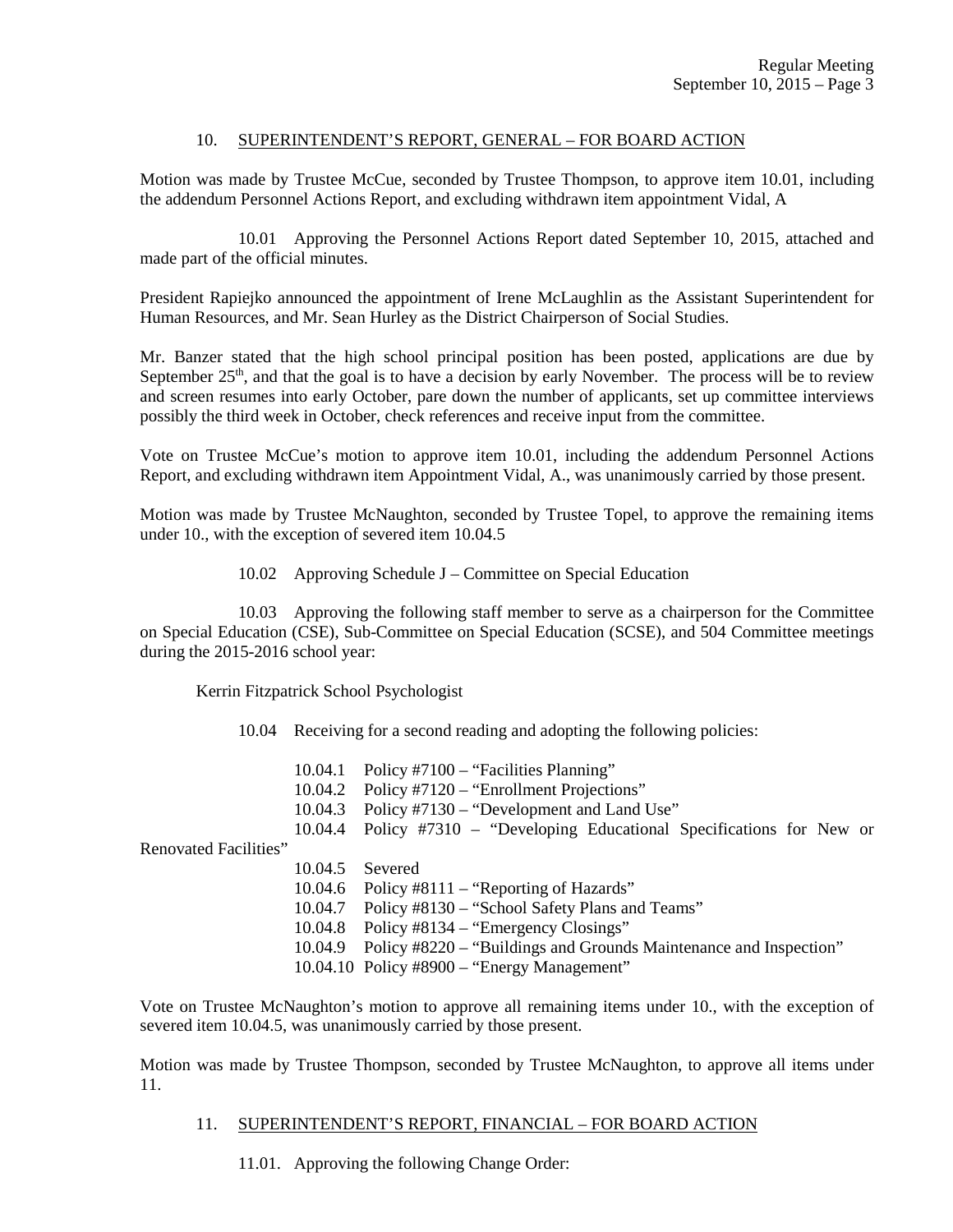Change Order No. 1, SED No. 58-04-04-03-0-019-014, Bellerose Avenue Elementary School, decrease in the amount of \$5,000.00

 11.02 Approving a 2015-2016 Special Education Services Agreement between the Board of Education of the Northport-East Northport Union Free School District and the Board of Education of the Hauppauge Union Free School District

 11.03 Approving Claims Auditor's Reports for Warrant and Schedule of Claims for payments dated:

July 10, 2015 (Payroll Trust & Agency Warrant), July 15, 2015 (Accounts Payable Warrant), July 24, 2015 (Payroll Trust & Agency Warrant), July 31, 2015 (Payroll Trust & Agency Warrant), July 30, 2015 (Accounts Payable Warrant), July 2015 (Claims Audit Report)

 11.04 Accepting the Corrective Action Plan to the Internal Audit Report on Food Service **Operations** 

 11.05 Accepting the Corrective Action Plan to the Internal Audit Report on Governance and Planning and Fund Balance Management

 11.06 Accepting the Corrective Action Plan to the Risk Assessment Update Report for the period ending December 31, 2014

- 11.07 Approving End of Year Transfer of Funds to balance the 2014-2015 budget
- 11.08 Approving transfer of fund appropriations in the 2015-2016 budget

Vote on trustee Thompson's, motion to approve all items under 11. was unanimously carried by those present.

## 12. SUPERINTENDENT'S REPORT – FOR INFORMATION ONLY

12.01 Schedule H – Use of Facilities

## 13. UNFINISHED BUSINESS

Vice President Badanes inquired about the District's credit card processing company.

Ms. Molander, Assistant Superintendent for Business, stated that the agreement is still being reviewed by counsel.

#### 14. NEW BUSINESS

Trustee Thompson inquired about the District getting Knox-boxes to be placed outside the District's buildings that allow emergency personnel to access the buildings.

Mr. Banzer stated that he has tasked Mr. Briggs and Mr. Resca with researching the feasibility of installing them.

## 15. ADJOURNMENT